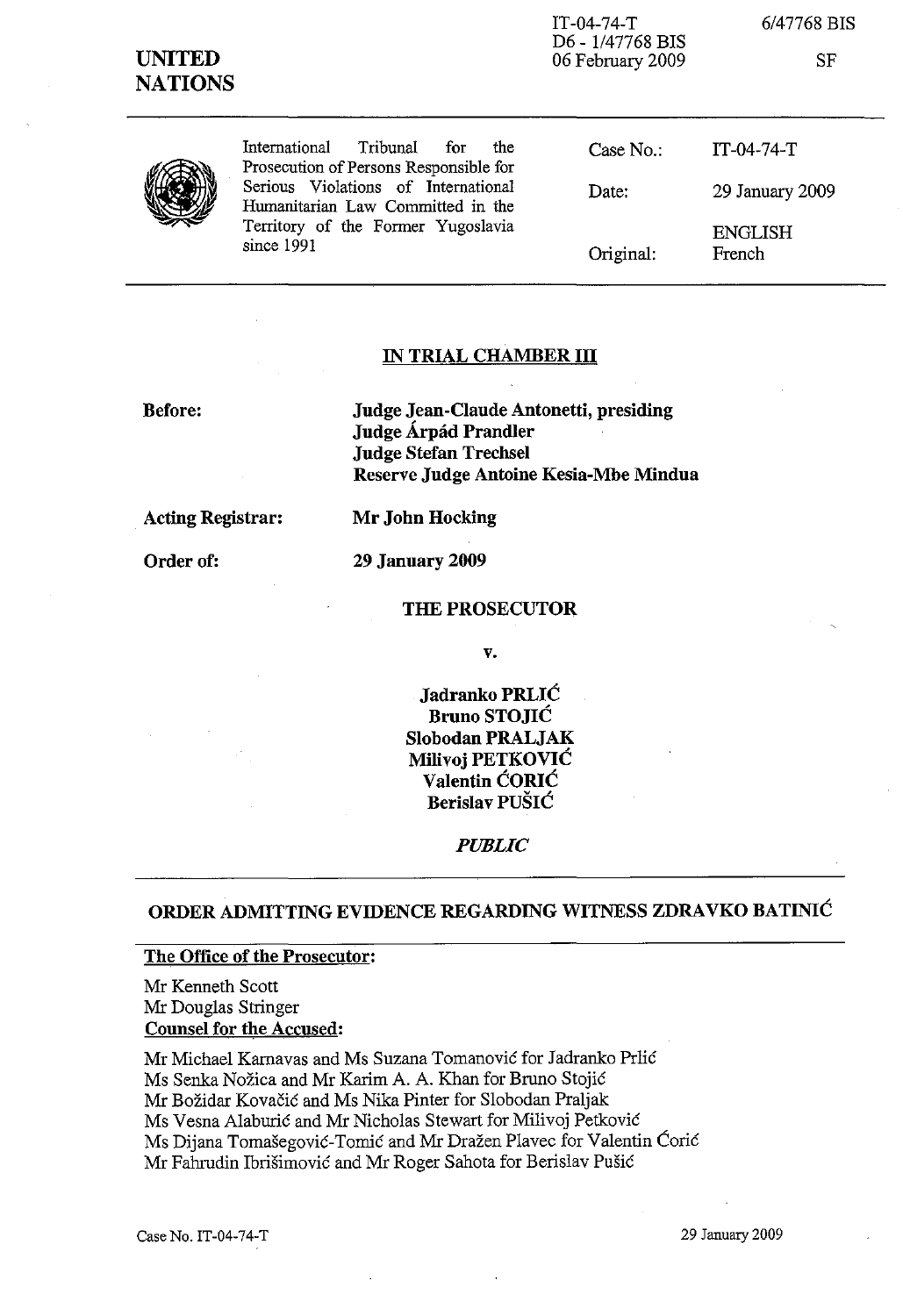**TRIAL CHAMBER III** ("Chamber") of the International Tribunal for the Prosecution of Persons Responsible for Serious Violations of International Humanitarian Law Committed in the Territory of the Former Yugoslavia since 1991 ("Tribunal"),

**NOTING** the request for the admission of 46 exhibits, presented by Counsel for the Accused Prlic ("Prlic Defence");<sup>1</sup> the request for the admission of four exhibits, presented by Counsel for the Accused Stojic ("Stojic Defence");  $2$  the request for the admission of two exhibits, presented by Counsel for the Accused Praljak ("Praljak Defence");<sup>3</sup> the request for the admission of two exhibits, presented by Counsel for the Accused Petkovic ("Petkovic Defence"),<sup>4</sup> and the request for the admission of 14 exhibits, presented by the Office of the Prosecutor ("Prosecution") $<sup>5</sup>$  each related to</sup> the testimony of Zdravko Batinic ("Proposed Exhibits") who appeared from 10 to 13 November 2008,

**NOTING** the objections raised by the Prlic Defence against some of the Proposed Exhibits of the Prosecution, $6$  and the objections raised by the Prosecution against some of the Proposed Exhibits of the Prlic Defence.'

**NOTING** the oral decision rendered by the Chamber at the hearing of 10 November 2008, in which the Chamber granted the Prlic Defence leave to add four exhibits, included among the Proposed Exhibits of the Prlic Defence, to its list of exhibits filed pursuant to Rule 65 *ter* of the Rules of Procedure and Evidence ("65 *ter* List"),<sup>8</sup>

**NOTING** the Order Requesting Additional Observations from the Parties, dated 16 December 2008 ("Order of 16 December 2008"), in which the Chamber invited the Defence teams to raise any additional objections in particular to the Proposed Exhibits of the Prosecution in this case ("Additional Objections") on the basis of the Decision on Presentation of Documents by the Prosecution in Cross-Examination of Defence

 $^{1}$  IC 00881.

<sup>2</sup> IC 00882.

<sup>&</sup>lt;sup>3</sup> IC 00883. The Chamber notes that the Praljak Defence filed two IC lists, namely lists IC 00883 and IC 00888, and that these two lists are identical.

IC 00884.

 $^5$  IC 00885.

 $\overline{6}$  IC 00886.

IC 00887.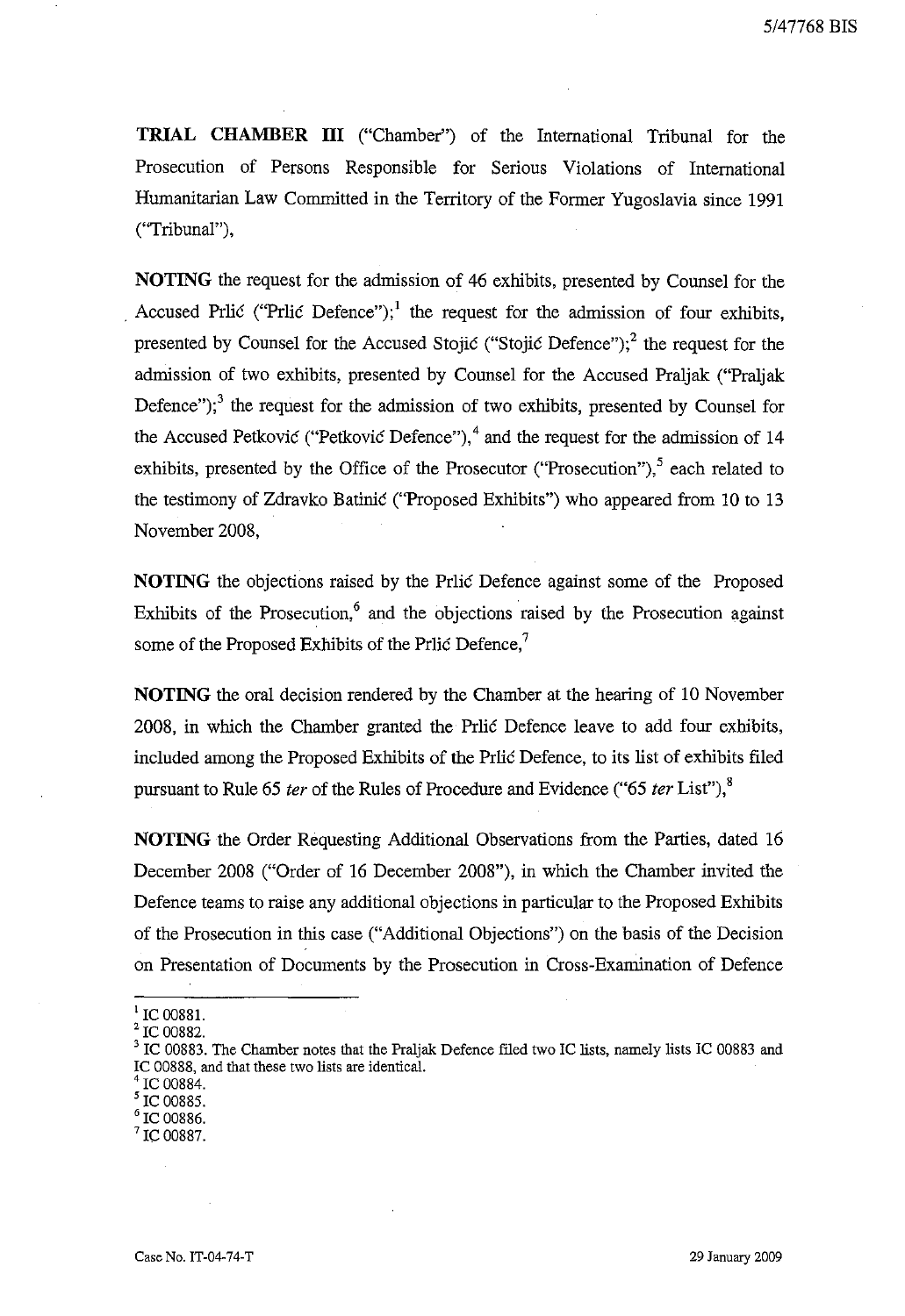Witnesses, dated 27 November 2008 ("Decision of 27 November 2008"), and invited the Prosecution to respond to any Additional Objections,<sup>9</sup>

**NOTING** the observations presented by the Prosecution concerning the Order of 16 December 2008, in which it essentially argues that it put prosecution evidence to the defence witnesses in court in accordance with the decisions and practices followed by the Chamber prior to 27 November 2008 and that it is no longer able to present these exhibits to them differently, or to take into account different or additional factors to present them,<sup>10</sup>

**CONSIDERING** as a preliminary matter that the Chamber notes that the Defence teams did not raise any Additional Objections on the basis of the Decision of 27 November 2008 to challenge the Proposed Exhibits of the Prosecution,

**CONSIDERING** that the Chamber has examined each of the Proposed Exhibits on the basis of the admissibility criteria defined in the Decision on the Admission of Evidence of 13 July 2006 ("Decision of 13 July 2006"), and in the Decision Adopting Guidelines for the Presentation of Defence Evidence of 24 April 2008 ("Decision of 24 April 2008"),  $^{11}$ 

**CONSIDERING** that the Chamber decides to admit into evidence the Proposed Exhibits indicated "admitted" in the Annex attached to this decision since they were put to Witness Zdravko Batinic in court and bear sufficient indicia of relevance, probative value and reliability,

**CONSIDERING** that the Chamber decides not to admit into evidence the Proposed Exhibits indicated "not admitted" in the Annex attached to this decision, because they fail to satisfy the requirements set out in the Decisions of 13 July 2006 and 24 April 2008, for the reasons set out in the Annex attached to this decision,

<sup>8</sup> Transcript of 10 November 2008, pp. 34276-34278. By its Oral Decision of 10 November 2008, the Chamber authorized the addition of Exhibits 10 02961, 10 03104, 10 03105 and 10 03106 to the 65 *ter* List of the Prlic Defence.

Order of 16 December 2008, p. 3.

<sup>&</sup>lt;sup>10</sup> Prosecution Observations Concerning the Trial Chamber's 16 December 2008 Order Requesting Additional Observations, 8 January 2009, p. 2, paras. 4 and 6.

 $11$  Guideline 8 relating to the admission of documentary evidence through a witness.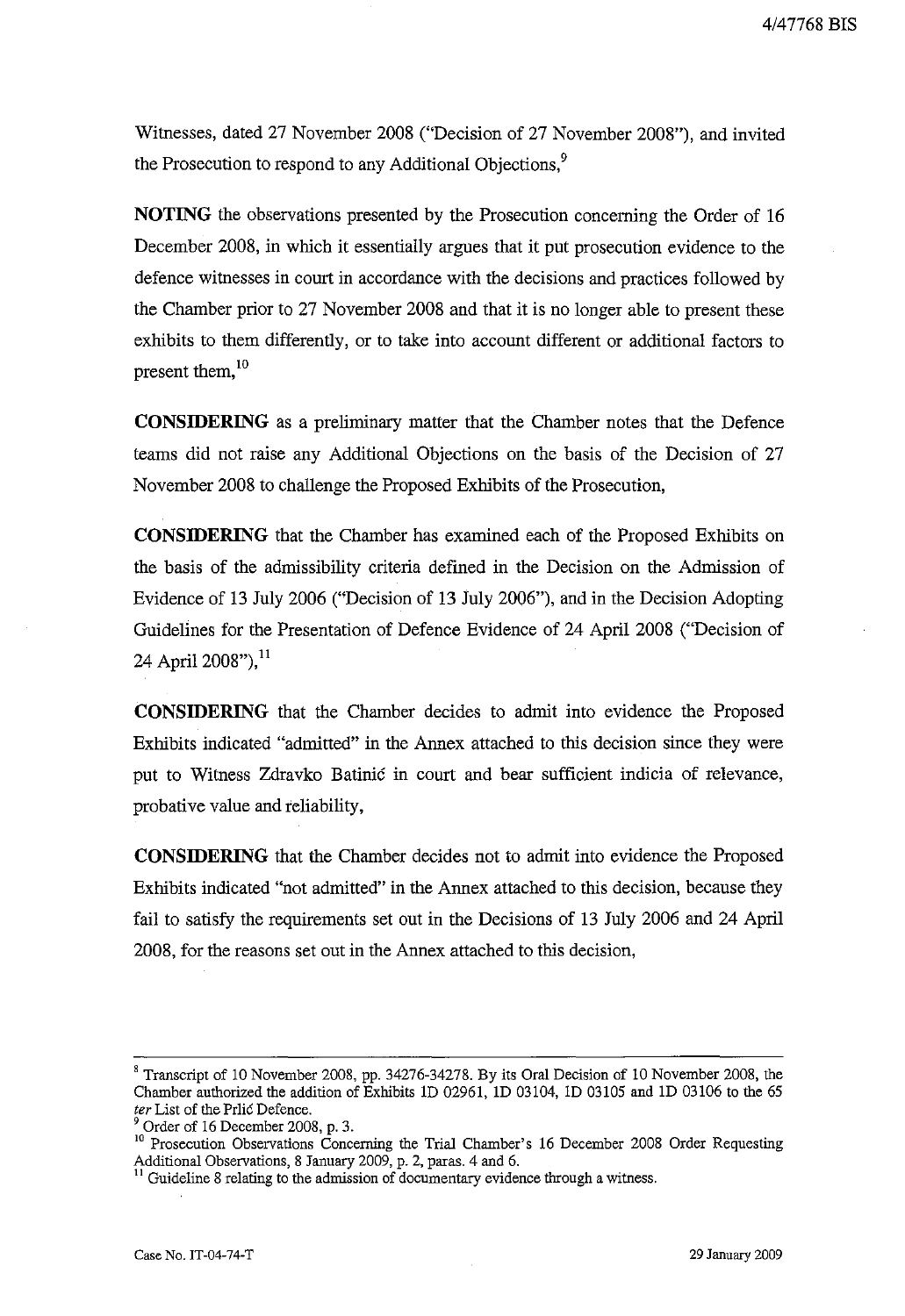### FOR THESE REASONS,

IN ACCORDANCE WITH Rules 54 and 89 of the Rules of Procedure and Evidence,

GRANTS the requests for admission of the Stojic Defence and the Prosecution,

PARTIALLY GRANTS the requests for admission of the Prlic, Praljak and Petkovic Defences,

ADMITS into evidence the Proposed Exhibits indicated "admitted" in the annex attached to this decision,

DENIES by a majority, the Prlic Defence request in respect of Exhibit ID 02443, for the reasons set out in the Annex

DENIES the Prlic Defence request in respect of Exhibit ID 02961, for the reasons set out in the Annex

DENIES in part the Praljak Defence request in respect of Exhibit 3D 03250, for the reasons set out in the Annex, AND

DENIES the Petkovic Defence request in respect of Exhibit 4D 01235, for the reasons set out in the Annex.

Done in English and in French, the French version being authoritative.

/signed/ Jean-Claude Antonetti Presiding Judge

Done this twenty-ninth day of January 2009 At The Hague The Netherlands

[Seal of the Tribunal]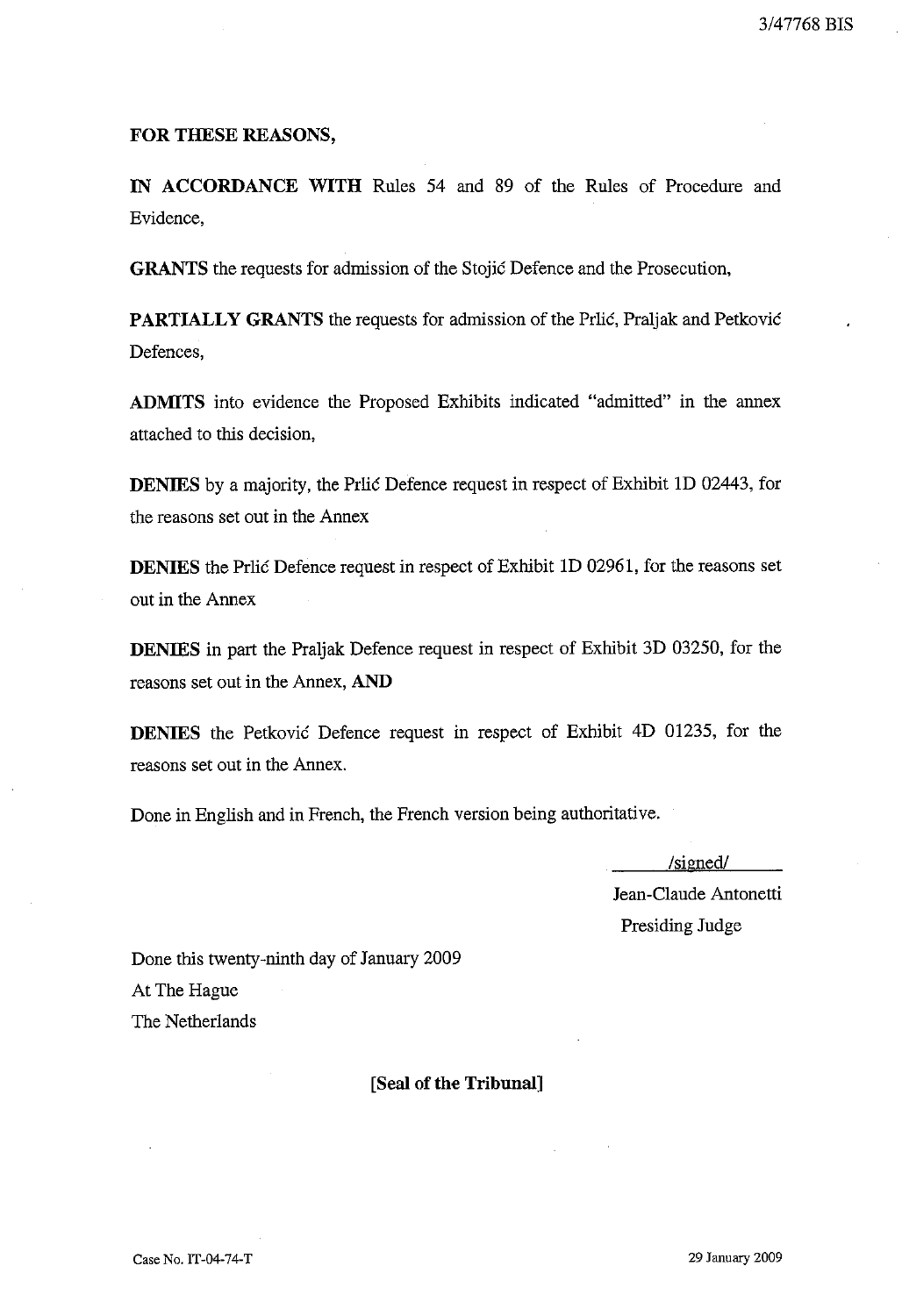# **Annex**

 $\cdot$ 

| <b>Exhibit Number</b> | <b>Party Proposing Admission of</b> | <b>Admitted/Not Admitted</b>     |
|-----------------------|-------------------------------------|----------------------------------|
|                       | the Exhibit                         | <b>Marked for Identification</b> |
|                       |                                     | (MFI)                            |
| 1D 00207              | Prlić Defence                       | Admitted                         |
| 1D 00410              | Prlić Defence                       | Admitted                         |
| 1D 00477              | Prlić Defence                       | Admitted                         |
| 1D 00485              | Prlić Defence                       | Admitted                         |
| 1D 00947              | Prlić Defence                       | Admitted                         |
| 1D 01682              | Prlić Defence                       | Admitted                         |
| ID 01683              | Prlić Defence                       | Admitted                         |
| 1D 01684              | Prlić Defence                       | Admitted                         |
| 1D 01685              | Prlić Defence                       | Admitted                         |
| 1D 01686              | Prlić Defence                       | Admitted                         |
| 1D 01687              | Prlić Defence                       | Admitted                         |
| 1D 01688              | Prlić Defence                       | Admitted                         |
| 1D 01690              | Prlić Defence                       | Admitted                         |
| 1D 01691              | Prlić Defence                       | Admitted                         |
| 1D 01692              | Prlić Defence                       | Admitted                         |
| 1D 01693              | Prlić Defence                       | Admitted                         |
| 1D 01694              | Prlić Defence                       | Admitted                         |
| 1D 01695              | Prlić Defence                       | Admitted.                        |
| 1D 01696              | Prlić Defence/ Prosecution          | Admitted                         |
| 1D 01698              | Prlić Defence                       | Admitted                         |
| 1D 01699              | Prlić Defence/ Prosecution          | Admitted                         |
| ID 01783              | Prlić Defence                       | Admitted                         |
| 1D 01784              | Prlić Defence                       | Admitted                         |
| 1D 01785              | Prlić Defence                       | Admitted                         |
| 1D 01786              | Prlić Defence                       | Admitted                         |
| 1D 01787              | Prlić Defence                       | Admitted                         |
| 1D 01789              | Prlić Defence/ Prosecution          | Admitted                         |
| ID 01791              | Prlić Defence                       | Admitted                         |
| ID 01792              | Prlić Defence                       | Admitted                         |
| 1D 01801              | Prlić Defence                       | Admitted                         |
| 1D 01809              | Prlić Defence                       | Admitted                         |
| 1D 02443              | Prlić Defence                       | Not admitted by a majority       |
|                       |                                     | (reason: the witness was unable  |
|                       |                                     | to comment on the reliability,   |
|                       |                                     | relevance or probative value of  |
|                       |                                     | the exhibit)                     |
| 1D 02445              | Prlić Defence                       | Admitted                         |
| 1D 02579              | Prlić Defence                       | Admitted                         |
| 1D 02580              | Prlić Defence                       | Admitted                         |
| 1D 02699              | Prlić Defence                       | Admitted                         |
| 1D 02700              | Prlić Defence/ Prosecution          | Admitted                         |
| 1D 02701              | Prlić Defence                       | Admitted                         |
| 1D 02782              | Prlić Defence                       | Admitted                         |

 $\cdot$ 

 $\bar{\bar{z}}$ 

 $\sim$  .